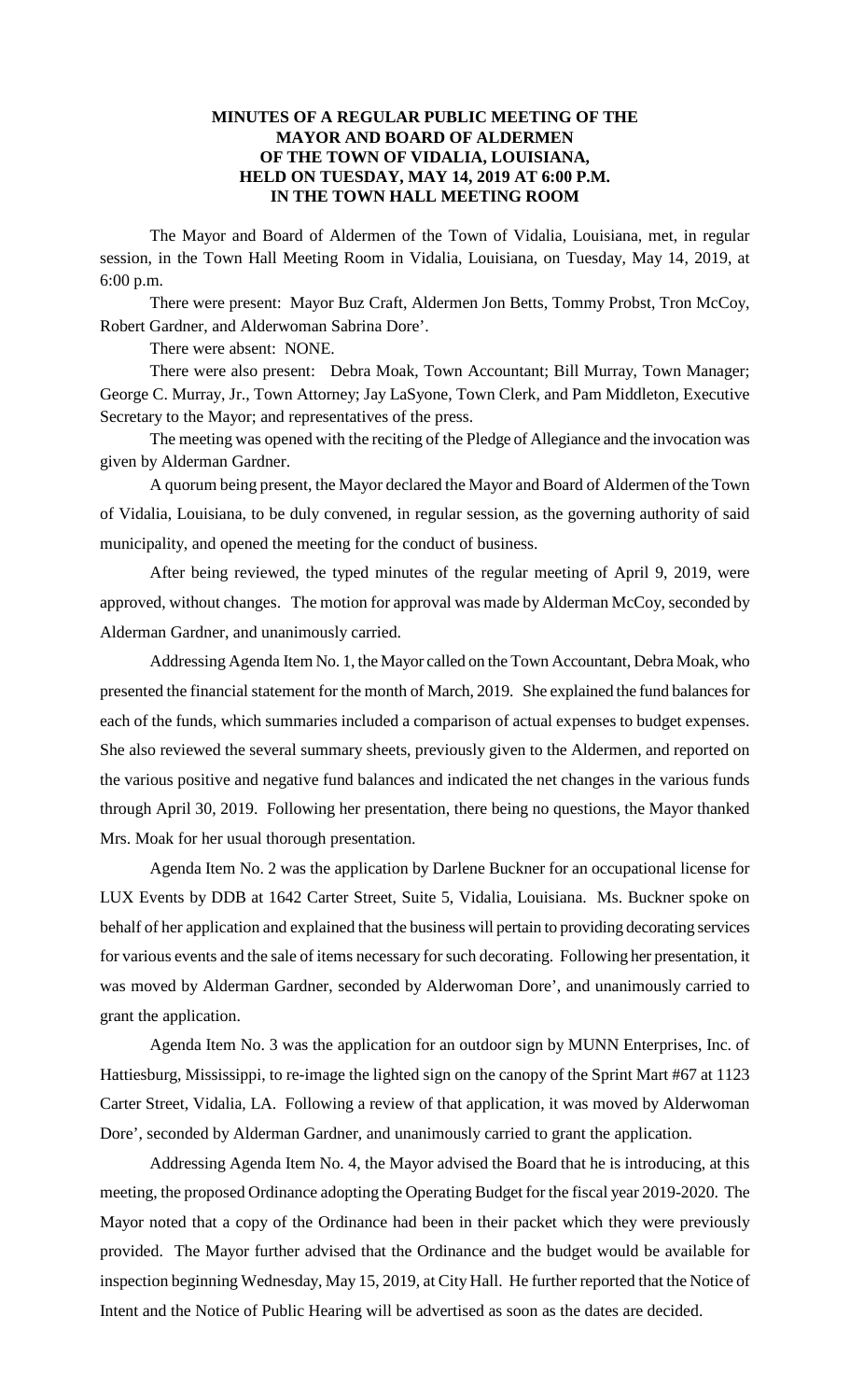Agenda Item No. 5 was the request for Board adoption of a Resolution to award the bid for Highway 131 Gas Line Extension. The Mayor explained the need for the extension and, there being no questions, on a motion by Alderwoman Dore', seconded by Alderman Probst, and unanimously carried, the Resolution awarded the project to the low bidder, Womack & Sons Construction, Inc., as presented at the meeting, was adopted.

#### (COPY OF RESOLUTION IS ATTACHED HERETO AND MADE A PART HEREOF).

Agenda Item No. 6 was the request for Board adoption of a Resolution setting the millage rate for 2019. The Mayor then introduced Mr. Jerry Clark, Parish Tax Assessor, who explained to the Board the mechanics of setting the millage levied on the 2019 tax roll on all properties subject to taxation by the Town. He explained that the current millage is 3.39 mills and that it will remain the same for the next year and that the millage would change the next time there is a re-assessment. After his presentation, there being no questions, on motion by Alderwoman Dore', seconded by Alderman McCoy, and unanimously carried, the Resolution fixing the millage at 3.39 mills, as presented at the meeting, was duly adopted.

## (COPY OF RESOLUTION IS ATTACHED HERETO AND MADE A PART HEREOF).

Agenda Item No. 7 was a request for Board adoption of the Resolution fixing the amount to be maintained in the Hydro Reserve Fund in accordance with Vidalia Ordinance No. 588. The Mayor explained the need to pass such Resolution at this time and that the Ordinance provides a minimum amount to be maintained at the sum of \$1.98 Million as per the Ordinance. He went on the remind the Board that they, in the past, had maintained, in the Hydro Reserve Fund, the sum of \$2.3 Million Dollars and recommended that they keep the millage at that amount. Following the Mayor's presentation, there being no questions, on motion by Alderman Betts to adopt the Resolution to maintain the sum in the Hydro Reserve Fund at \$2.3 Million Dollars, which motion was seconded by Alderman McCoy, and the vote thereon was unanimous.

## (COPY OF RESOLUTION IS ATTACHED HERETO AND MADE A PART HEREOF).

Agenda Item No. 8 was a request for Board approval of acceptance of the Engagement Letter from Silas Simmons, LLP, for the audit of the Town's finances for the fiscal year ending June 30, 2019. The Mayor reminded the Board that the letter and materials from Silas Simmons, LLP, was in the packet previously provided to them and asked for questions. There being no questions, Alderman Gardner moved to accept the Engagement Letter, as presented to the Board for the audit of the Town's finances for the fiscal year ending June 30, 2019. The motion was seconded by Alderwoman Dore', and unanimously carried.

Agenda Item No. 9 was a request for Board approval of funding for the Summer Youth Program, an evening recreational program provided through the organization of sisterhood and brotherhood of the Greater Mt. Carmel Missionary Baptist Church. The Mayor reminded the Board that the program has been ongoing for many years and directed their attention to the letter by Mr. Riley outlining the program. Following the Mayor's comments, it was moved by Alderman McCoy, seconded by Alderman Gardner, and unanimously carried, to continue funding the program as requested by Mr. Riley in his letter to the Board.

Agenda Item No. 10 was a request for Board approval of a new hire for the Vidalia Police Department, being Hayley Vanier as a part-time dispatcher. The Mayor called on Police Chief Joey Merrill to make the request. Chief Merrill advised the Board that he presently has four (4) full-time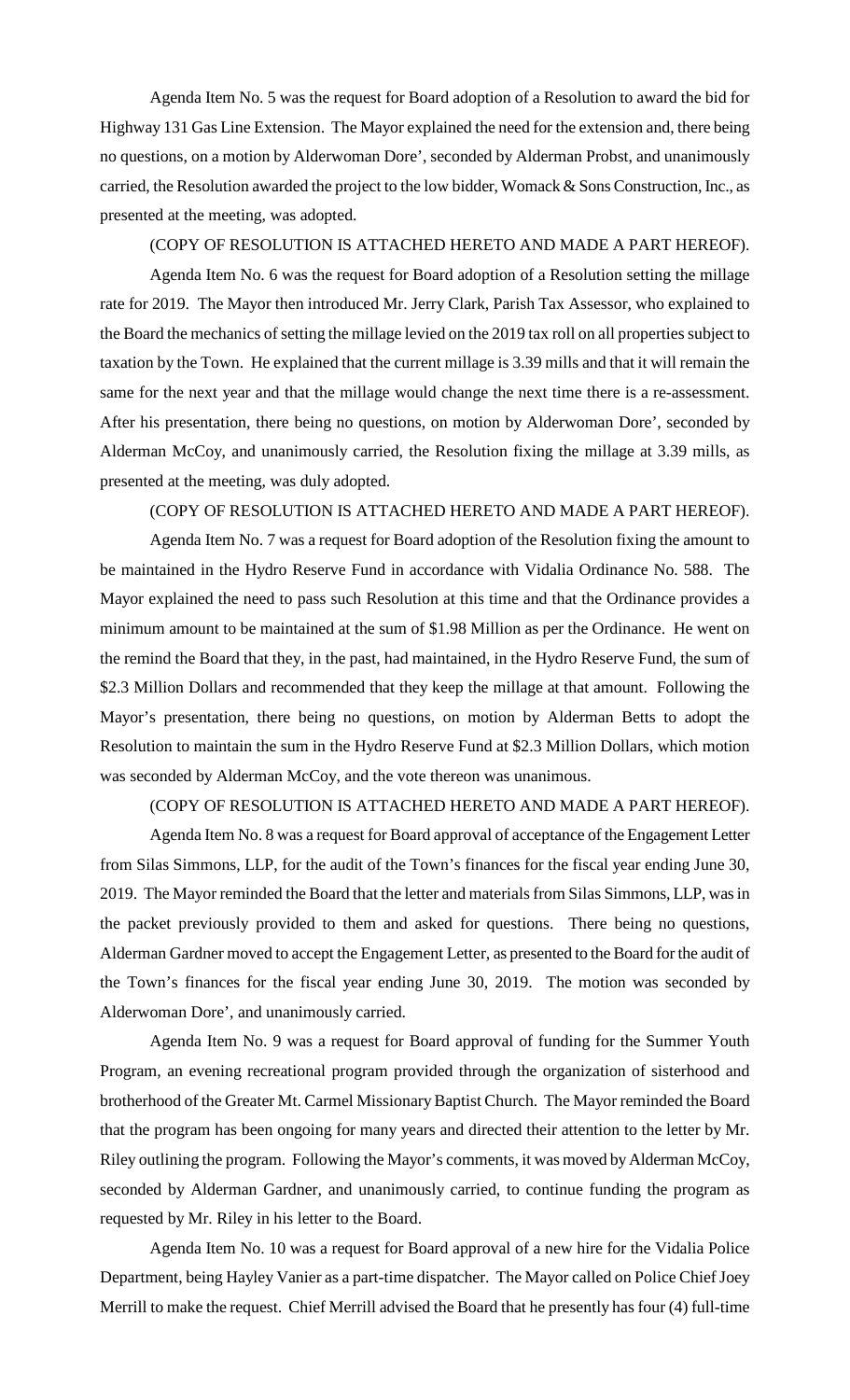dispatchers and needs one part-time dispatcher to cover the situation when one of the full-time dispatchers would be unavailable. Following Chief Merrill's presentation, on motion of Alderman Gardner, seconded by Alderman Betts, and unanimously carried, the Board approved the new hire for the Vidalia Police Department, as requested.

Agenda Item No. 11 was a discussion of updating the current Town Sign Ordinance as it relates to political signage. The Mayor spoke to the Board on this matter and reminded them that a discussion of this matter was had at the Regular April Board Meeting and that at that time it was decided to not make any changes to the current town Ordinance. The current Ordinance prohibits political signs on Town property and has limits on the size of signs in private yards. The Mayor further said that he has been advised that there is a possibility of making restrictions on signs in private yards may not be legal or may be unconstitutional and that he is looking into that matter at this time.

Following the discussion, the Mayor called on Alderman Gardner to give an update on the plans for the Memorial Day march from Vidalia to the National Cemetery in Natchez, MS, the morning of Memorial Day, May 27, at 8:00 A.M. Alderman Gardner gave some of the details of the march and reminded the Board that this is a tradition of 153 years. At this point, Alderman McCoy interjected that it is 3.8 miles from the start of the march in Vidalia to its termination in Natchez and challenged Mayor Craft to make the march with the other participants and asked that the challenge be mentioned in the minutes.

The Mayor then indicated that there are no further agenda items, and asked for a motion to adjourn, which motion was made by Alderman McCoy, seconded by Alderman Betts, and unanimously carried, and the meeting was adjourned.

**\_/s/ Jay LaSyone\_\_\_\_\_\_\_\_\_\_\_\_\_\_\_\_\_\_\_ JAY LASYONE, TOWN CLERK BUZ CRAFT, MAYOR**

**\_\_/s/ Buz Craft\_\_\_\_\_\_\_\_\_\_\_\_\_\_\_\_\_\_\_\_\_\_\_**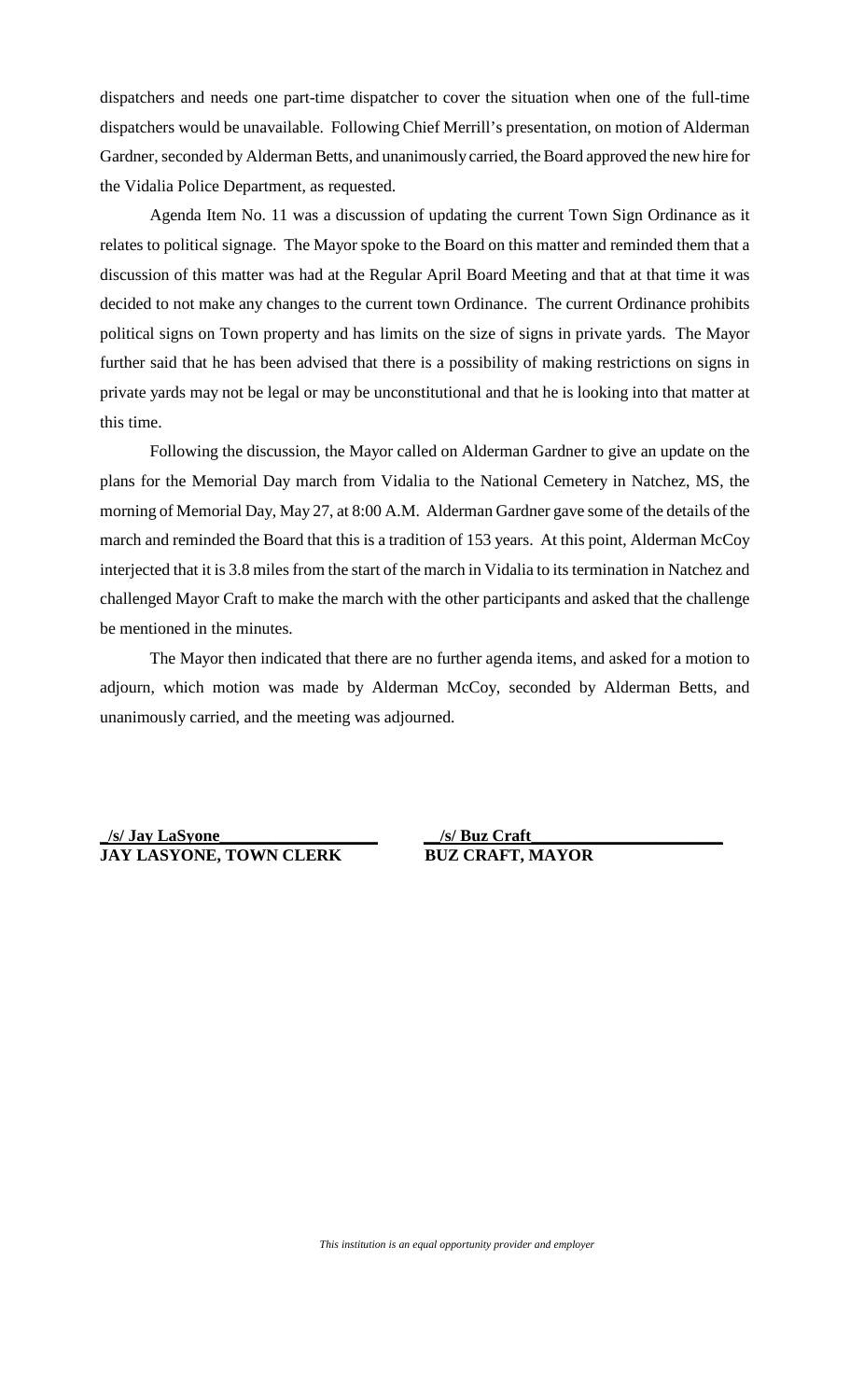The following Resolution was offered by Alderwoman Dore', seconded by Alderman Probst:

## **RESOLUTION**

WHEREAS, bids were received and read aloud on March 12, 2019, for the Gas Line Extension along Hwy. 131 Project:

THEREFORE, BE IT RESOLVED, that upon the office of Facility Planning & Control's concurrence, the Town of Vidalia awards the project to the low bidder, Womack & Sons Construction Group, Inc., in the amount of \$467,995.30.

| Base Bid   | \$399,366.80 |
|------------|--------------|
| Alt. No. 1 | 68,628.50    |

BE IT FURTHER RESOLVED, that the Mayor is authorized to execute any and all documents including contracts, estimates and change orders between the Town of Vidalia and the contractor.

This Resolution adopted this  $14<sup>th</sup>$  day of May, 2019, with the vote recorded as follows: YEAS: Aldermen Betts, McCoy, Gardner and Probst and Alderwoman Dore'. NAYS: NONE. ABSENT: NONE.

 $\frac{1}{s}$  Jay LaSyone JAY LASYONE, TOWN CLERK BUZ CRAFT, MAYOR

 $\frac{1}{s}$  Buz Craft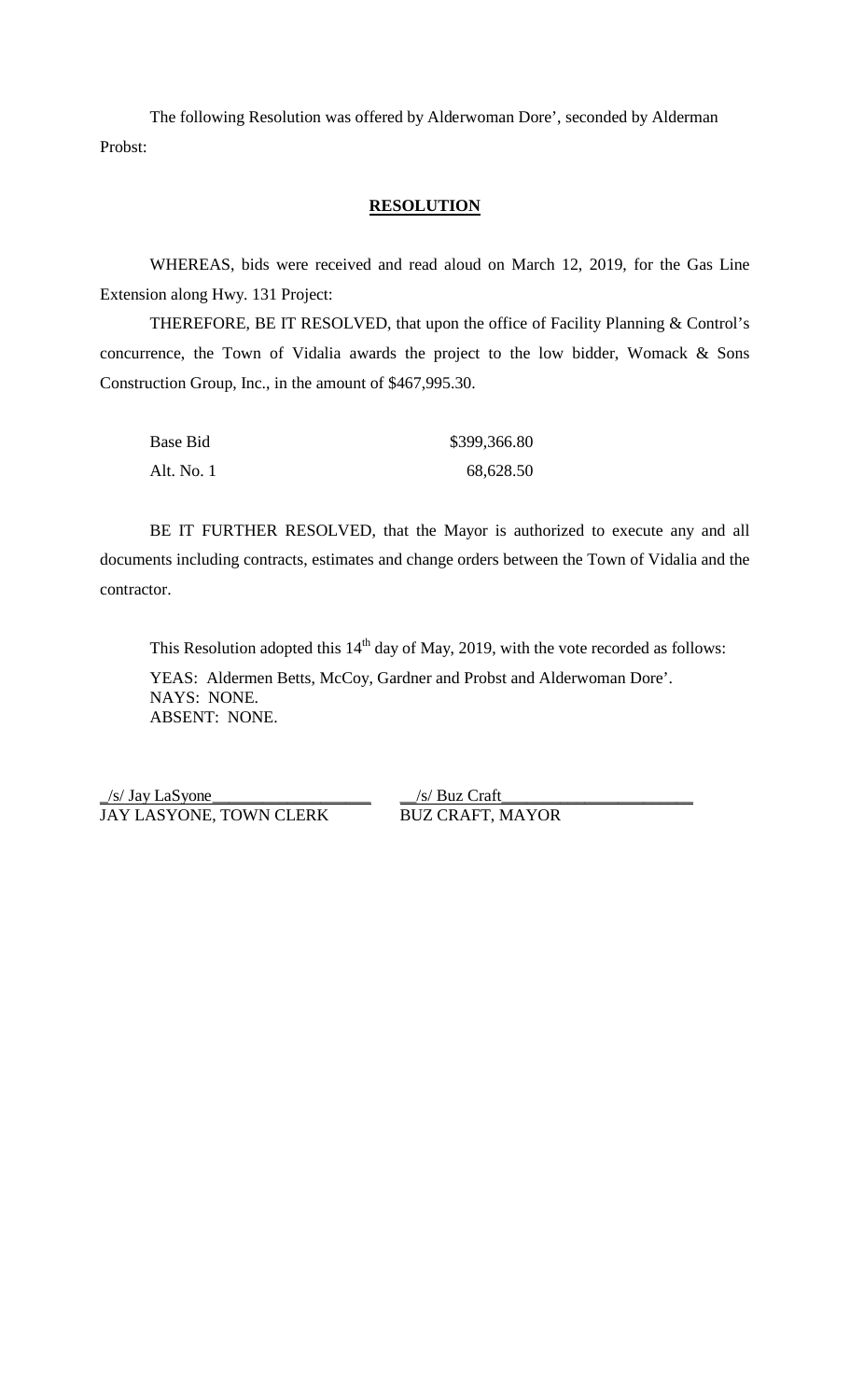The following resolution was offered by Alderwoman Dore', seconded by Alderman McCoy:

## **RESOLUTION**

# A RESOLUTION REGARDING MILLAGE BEING LEVIED ON THE 2019 TAX ROLL ON ALL PROPERTIES SUBJECT TO TAXATION BY THE TOWN OF VIDALIA, LOUISIANA.

## MILLAGE

General Alimony 3.39 mills

**BE IT RESOLVED** that the property administrative officials of the Parish of

Concordia, State of Louisiana, be and they are hereby empowered, authorized, and directed to spread said taxes, as hereinabove set forth, upon the assessment roll of said Parish for the year 2019 and that the tax herein levied shall become a permanent lien and privilege on all property subject to taxation as herein set forth, and the collection thereof shall be enforceable in the manner provided by law.

# **BE IT FURTHER RESOLVED** that the foregoing Resolution was called for a vote on the adoption thereof, and the vote was recorded as follows:

YEAS: Aldermen Betts, McCoy, Probst and Gardner and Alderwoman Dore'.

NAYS: NONE.

ABSTAINING: NONE.

ABSENT: NONE.

And the resolution was declared adopted on this the 14th day of May, 2019.

 /s/ Jay LaSyone \_\_\_\_\_\_\_\_\_\_\_\_\_\_\_\_\_ \_\_/s/ Buz Craft\_\_\_\_\_\_\_\_\_\_\_\_\_\_\_\_\_\_\_\_\_ JAY LASYONE, TOWN CLERK